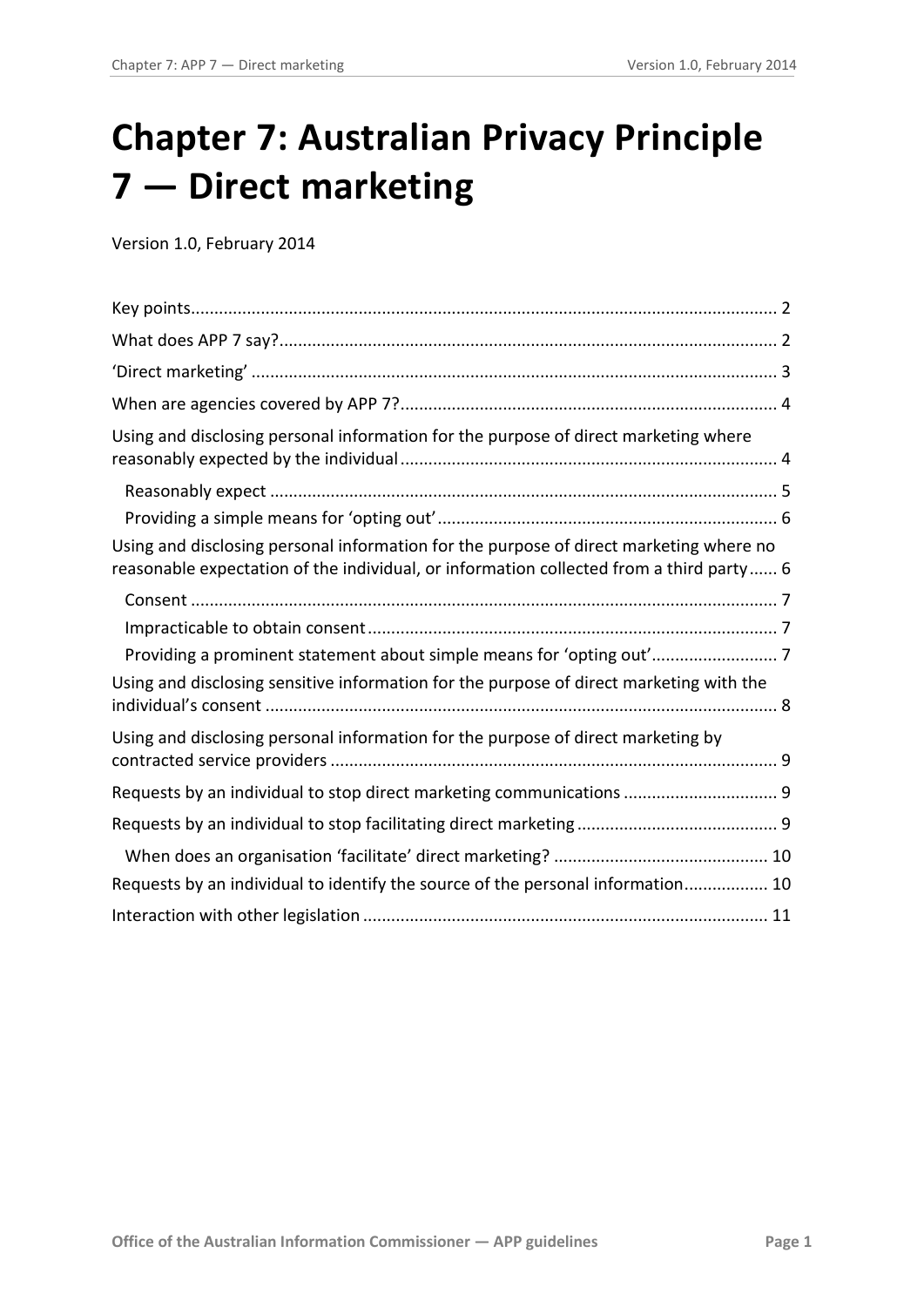### <span id="page-1-0"></span>**Key points**

- APP 7 provides that an organisation must not use or disclose personal information it holds for the purpose of direct marketing unless an exception applies. APP 7 may also apply to an agency in the circumstances set out in s 7A.
- Direct marketing involves the use or disclosure of personal information to communicate directly with an individual to promote goods and services.
- Where an organisation is permitted to use or disclose personal information for the purpose of direct marketing, it must always:
	- o allow an individual to request not to receive direct marketing communications (also known as 'opting out'), and
	- o comply with that request.
- An organisation must, on request, provide its source for an individual's personal information, unless it is impracticable or unreasonable to do so.

### <span id="page-1-1"></span>**What does APP 7 say?**

7.1 An organisation must not use or disclose the personal information that it holds about an individual for the purpose of direct marketing (APP 7.1). The term 'holds' is discussed in Chapter B (Key concepts).

7.2 There are a number of exceptions to this requirement. The exceptions in APP 7.2 and 7.3 apply to personal information other than sensitive information. They draw a distinction between the use or disclosure of personal information by an organisation where:

- the personal information has been collected directly from an individual, and the individual would reasonably expect their personal information to be used for the purpose of direct marketing (APP 7.2), and
- the personal information has been collected from a third party, or from the individual directly but the individual does not have a reasonable expectation that their personal information will be used for the purpose of direct marketing (APP 7.3). Sources of third party data include data list providers, third party mobile applications, third party lead generation and enhancement data.

7.3 Both of these exceptions require an organisation to provide a simple means by which an individual can request not to receive direct marketing communications (also known as 'opting out'). However, in the circumstances where the organisation has not obtained personal information from the individual, or the individual would not reasonably expect their personal information to be used in this way, there are additional requirements to ensure that the individual is made aware of their right to opt out of receiving direct marketing communications from the organisation.

7.4 Exceptions to this principle also apply in relation to: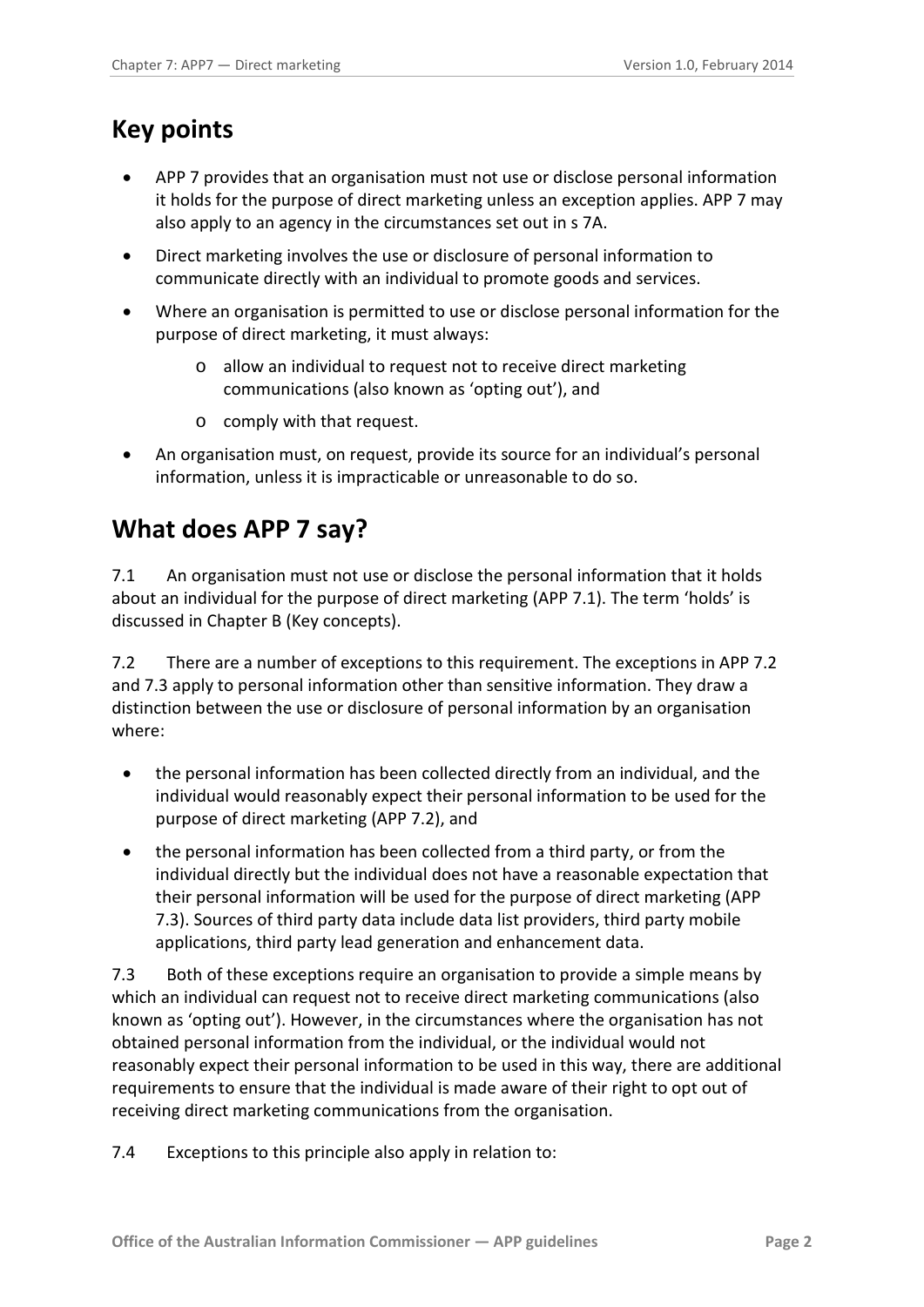- sensitive information (APP 7.4), and
- an organisation that is a contracted service provider for a Commonwealth contract (APP 7.5).

7.5 APP 7 may apply to an agency in the circumstances set out in s 7A (see paragraph [7.13](#page-3-2) below).

7.6 An individual may request an organisation not to use or disclose their personal information for the purpose of direct marketing, or for the purpose of facilitating direct marketing by other organisations (APP 7.6). The organisation must give effect to any such request by an individual within a reasonable period of time and for free (APP 7.7).

7.7 An organisation must, on request, notify an individual of its source of the individual's personal information that it has used or disclosed for the purpose of direct marketing unless this is unreasonable or impracticable to do so (APP 7.6).

7.8 APP 7 does not apply to the extent that the *Do Not Call Register Act 2006*, the *Spam Act 2003* or any other legislation prescribed by the regulations apply (APP 7.8). APP 7 will still apply to the acts or practices of an organisation that are exempt from these Acts.

### <span id="page-2-0"></span>**'Direct marketing'**

7.9 Direct marketing involves the use and/or disclosure of personal information to communicate directly with an individual to promote goods and services.<sup>[1](#page-9-2)</sup> A direct marketer may communicate with an individual through a variety of channels, including telephone, SMS, mail, email and online advertising.

7.10 Organisations involved in direct marketing often collect personal information about an individual from a variety of sources, including:

- public records, such as telephone directories and land title registers
- membership lists of business, professional and trade organisations
- online, paper-based or phone surveys and competitions
- online accounts, for example, purchase history or the browsing habits of identified, or logged in, users $<sup>2</sup>$  $<sup>2</sup>$  $<sup>2</sup>$ </sup>
- mail order or online purchases.

<span id="page-2-2"></span>1

- 7.11 Examples of direct marketing by an organisation include:
	- sending an individual a catalogue in the mail addressed to them by name

<span id="page-2-1"></span><sup>&</sup>lt;sup>1</sup> Explanatory Memorandum, Privacy Amendment (Enhancing Privacy Protection) Bill 2012, p 81.<br><sup>2</sup> For more information about online behavioural advertising and personal information, see OAIC, *Privacy Fact Sheet 4 — Online behavioural advertising: Know your choices*, December 2011, OAIC website [<www.oaic.gov.au>](http://www.oaic.gov.au/).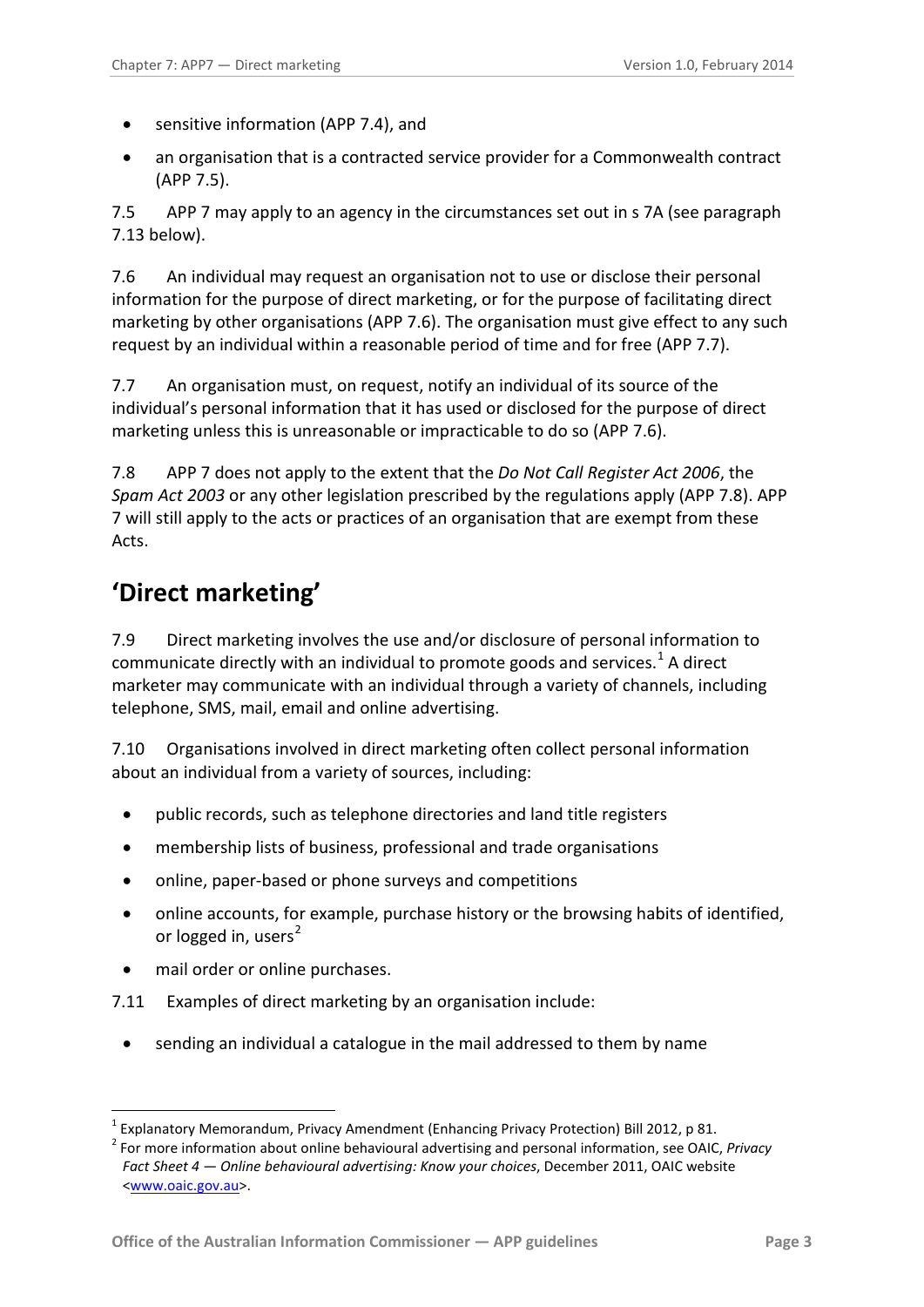- displaying an advertisement on a social media site that an individual is logged into, using personal information, including data collected by cookies relating to websites the individual has viewed $3$
- sending an email to an individual about a store sale, or other advertising material relating to the store, using personal information provided by the customer in the course of signing up for a store loyalty card.

7.12 Marketing is not direct, and therefore APP 7.1 does not apply, if personal information is not used or disclosed to identify or target particular recipients, for example, where:

- an organisation sends catalogues by mail to all mailing addresses in a particular location, addressed 'To the householder' (that is, where recipients are not selected on the basis of personal information)
- an organisation hand delivers promotional flyers to the mailboxes of local residents
- an organisation displays advertisements on a website, but does not use personal information to select which advertisements are displayed.

### <span id="page-3-0"></span>**When are agencies covered by APP 7?**

<span id="page-3-2"></span>7.13 An agency must comply with the direct marketing requirements of APP 7 in the circumstances set out in s 7A. These circumstances include where:

- the agency is listed in Part 1 of Schedule 2 to the *Freedom of Information Act 1982* (the FOI Act) and is prescribed in regulations, [4](#page-3-3) or
- the act or practice relates to the commercial activity of an agency specified in Part 2 of Schedule 2 to the FOI Act.<sup>5</sup>

### <span id="page-3-1"></span>**Using and disclosing personal information for the purpose of direct marketing where reasonably expected by the individual**

7.14 APP 7.2 provides that an organisation may use or disclose personal information (other than sensitive information) about an individual for the purpose of direct marketing if:

• the organisation collected the personal information from the individual

<u>.</u>

<sup>3</sup> For more information about cookies, see OAIC, *Privacy Fact Sheet 4 — Online behavioural advertising: Know your choices*, December 2011, OAIC website <<u>www.oaic.gov.au</u>>.<br><sup>4</sup> See Comlaw <www.comlaw.gov.au> for up to date versions of the regulations made under the *Freedom of* 

<span id="page-3-5"></span><span id="page-3-4"></span><span id="page-3-3"></span>*Information Act 1982*. 5 See s 7A and OAIC, *Guidelines issued by the Australian Information Commissioner under s 93A of the Freedom of Information Act 1982*, Part 2, OAIC website [<www.oaic.gov.au>](http://www.oaic.gov.au/).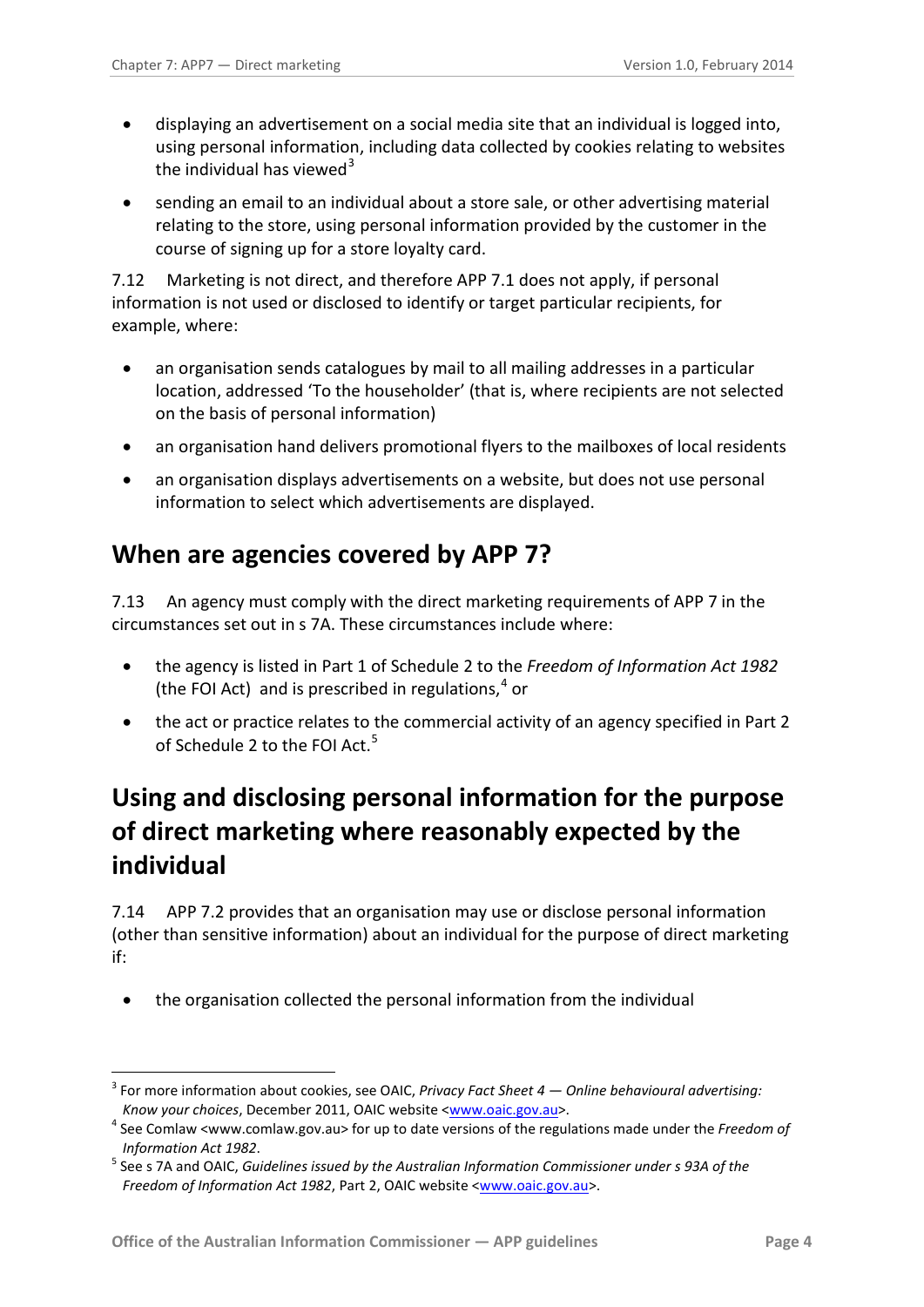- the individual would reasonably expect the organisation to use or disclose the personal information for that purpose
- the organisation provides a simple way for the individual to request not to receive direct marketing communications from the organisation (also known as 'opting out'), and
- the individual has not made such a request to the organisation.

#### <span id="page-4-0"></span>**Reasonably expect**

7.15 The 'reasonably expect' test is an objective test that has regard to what a reasonable person, who is properly informed, would expect in the circumstances. This is a question of fact in each individual case. It is the responsibility of the organisation to be able to justify its conduct.

7.16 Factors that may be important in deciding whether an individual has a reasonable expectation that their personal information will be used or disclosed for the purpose of direct marketing include where:

- the individual has consented to the use or disclosure of their personal information for that purpose (see discussion in paragraph [7.23](#page-6-3) below and Chapter B (Key concepts) for further information about the elements of consent)
- the organisation has notified the individual that one of the purposes for which it collects the personal information is for the purpose of direct marketing under APP 5.1 (see Chapter 5 (APP 5))
- the organisation made the individual aware that they could request not to receive direct marketing communications from the organisation, and the individual does not make such a request (see paragraph [7.21\)](#page-5-2).

7.17 An organisation should not assume that an individual would reasonably expect their personal information to be used or disclosed for the purpose of direct marketing just because the organisation believes that the individual would welcome the direct marketing, for example, because of the individual's profession, interest or hobby.

7.18 An individual is not likely to have a reasonable expectation that their personal information will be used or disclosed for the purpose of direct marketing where the organisation has notified the individual that their personal information will only be used for a particular purpose unrelated to direct marketing. For example, where an individual provides personal information to their bank when setting up internet banking, and the bank tells the individual that it will only use that personal information for enabling security for internet banking, the individual is not likely to have a reasonable expectation that their personal information will then be used or disclosed for the purpose of direct marketing. [6](#page-3-5)

<span id="page-4-1"></span><sup>&</sup>lt;u>.</u> <sup>6</sup> *A and Financial Institution* [2012] AICmrCN 1 (1 May 2012).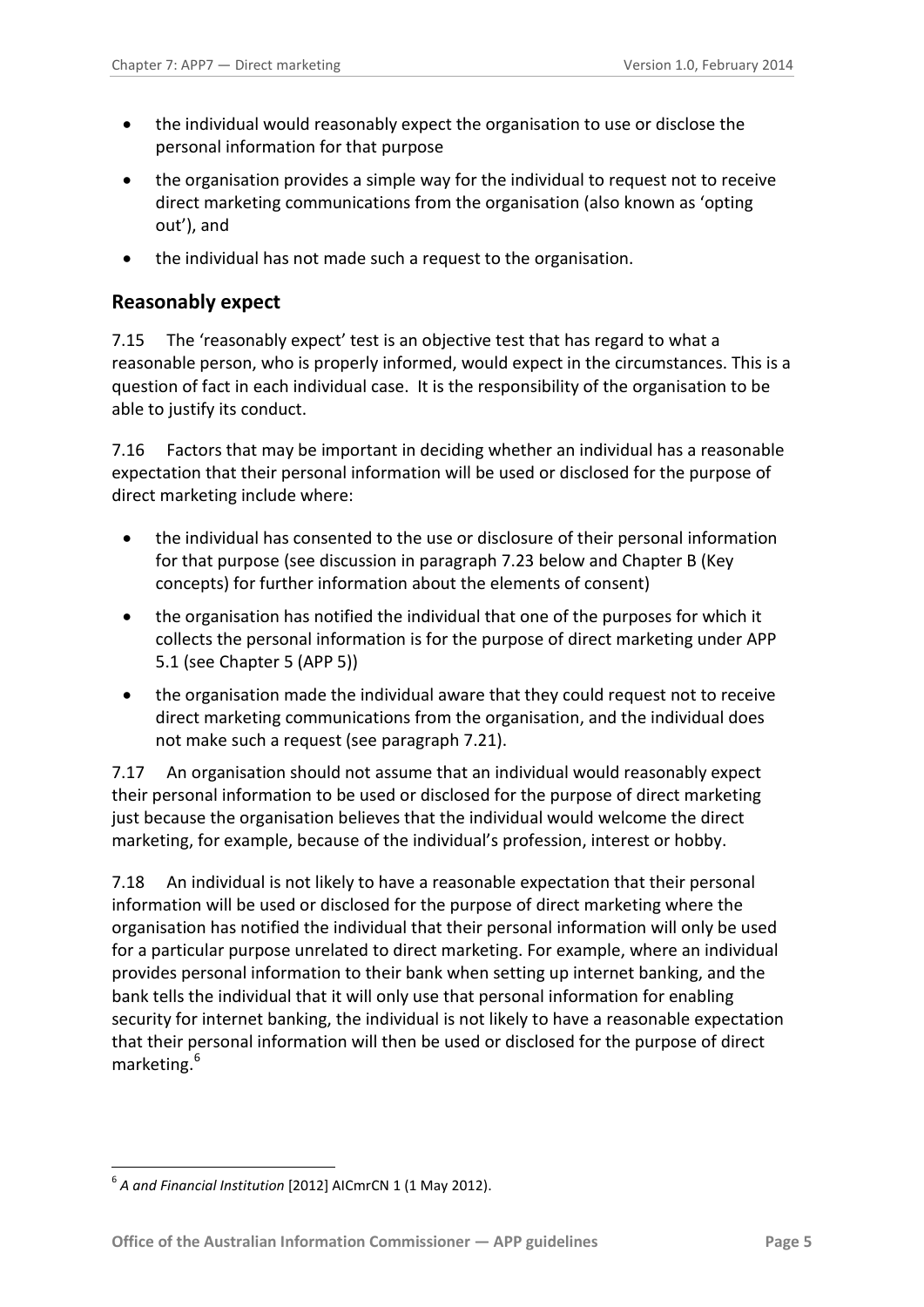#### <span id="page-5-0"></span>**Providing a simple means for 'opting out'**

<span id="page-5-3"></span>7.19 A simple means for opting out should include:

- a visible, clear and easily understood explanation of how to opt out, for example, instructions written in plain English and in a font size that is easy to read
- a process for opting out, which requires minimal time and effort
- an opt out process that uses a straightforward and accessible communication channel, or channels. For example, the same communication channel that the organisation used to deliver the direct marketing communication. However, in some circumstances, a straightforward and accessible communication channel may be a different channel to that used to deliver the direct marketing communication, such as telephone and email, where the original channel was post, and
- an opt out process that is free, or that does not involve more than a nominal cost for the individual, for example, the cost of a local phone call, text message or postage stamp.

7.20 The individual should be able to easily find out how to opt out. For example, an organisation could provide information about how to opt out in each direct marketing communication. An organisation should also consider whether the means for opting out is accessible to a person with a disability.

<span id="page-5-2"></span>7.21 If the individual has 'opted out', the organisation must not use or disclose their personal information for the purpose of direct marketing, in accordance with the individual's request (APP 7.2(d)). Further examples of a simple means to opt out are given in paragraphs [7.27](#page-6-4)[–7.30](#page-7-1) below.

# <span id="page-5-1"></span>**Using and disclosing personal information for the purpose of direct marketing where no reasonable expectation of the individual, or information collected from a third party**

7.22 APP 7.3 provides that an organisation may use or disclose personal information (other than sensitive information) about an individual for the purpose of direct marketing if:

- the organisation collected the information from:
	- o the individual, but the individual would not reasonably expect their information to be used or disclosed for that purpose, or
	- o a third party, and
- the individual has consented to use or disclosure for that purpose, or it is impracticable to obtain that consent, and
- the organisation provides a simple way for the individual to opt out of receiving direct marketing communications from the organisation, and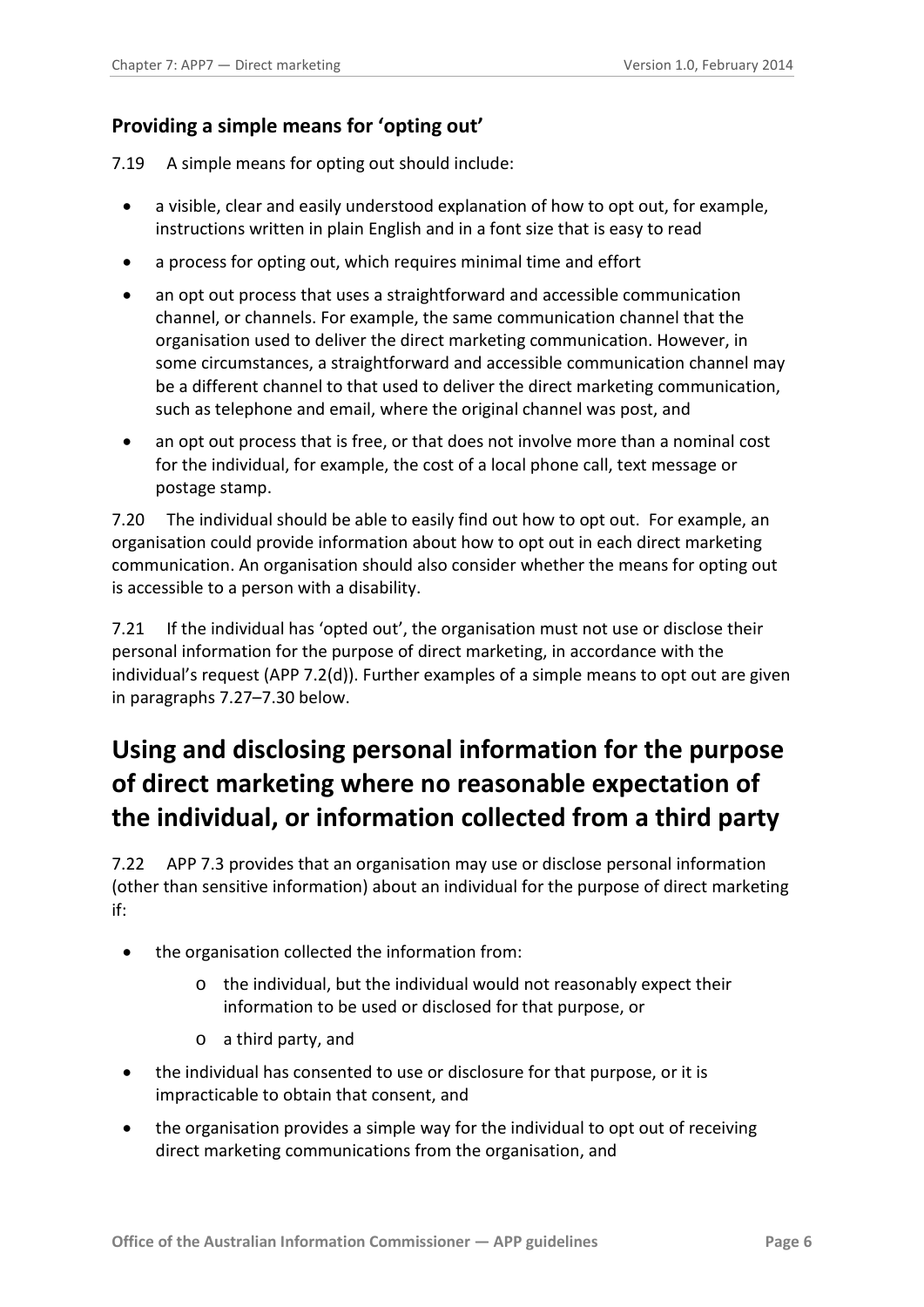- in each direct marketing communication with the individual, the organisation includes a prominent statement, or otherwise draws the individual's attention to the fact that the individual may make such a request (referred to as an 'opt out statement'), and
- the individual has not made such a request to the organisation.

#### <span id="page-6-0"></span>**Consent**

<span id="page-6-3"></span>7.23 Consent is defined in s 6(1) as 'express consent or implied consent' and is discussed generally in Chapter B (Key concepts). The four key elements of consent are:

- the individual is adequately informed before giving consent
- the individual gives consent voluntarily
- the consent is current and specific, and
- the individual has the capacity to understand and communicate their consent.

#### <span id="page-6-1"></span>**Impracticable to obtain consent**

7.24 Whether it is 'impracticable' for an organisation to obtain consent will depend on a number of factors, including the time and cost involved in seeking consent. However, an organisation is not excused from obtaining consent by reason only that it would be inconvenient, time-consuming or impose some cost to do so. Whether these factors make it impracticable to obtain consent will depend on whether the burden is excessive in all the circumstances.

7.25 An organisation may obtain the consent from the individual in relation to a subsequent use or disclosure of the individual's personal information for the purpose of direct marketing at the time it collects the personal information. In order to rely on this consent, the organisation must be satisfied that it is still current at the time of the use or disclosure. 'Current' consent is discussed in Chapter B (Key concepts).

7.26 Where an organisation did not obtain the individual's consent at the time of collection, it must obtain the consent of the individual for the proposed use or disclosure, unless it is impracticable to do so. In that case, the organisation should assess whether it is impracticable to obtain consent at the time of the proposed use or disclosure.

#### <span id="page-6-2"></span>**Providing a prominent statement about simple means for 'opting out'**

<span id="page-6-4"></span>7.27 APP 7.3 requires that an organisation provides a simple means for an individual to opt out of receiving direct marketing communications (see discussion at paragraphs [7.19–](#page-5-3) [7.21](#page-5-2) above).

7.28 In addition, APP 7.3 requires an organisation to provide a prominent statement that the individual may request to opt out in each direct marketing communication. This statement should meet the following criteria:

• it should be written in plain English, and not use legal or industry jargon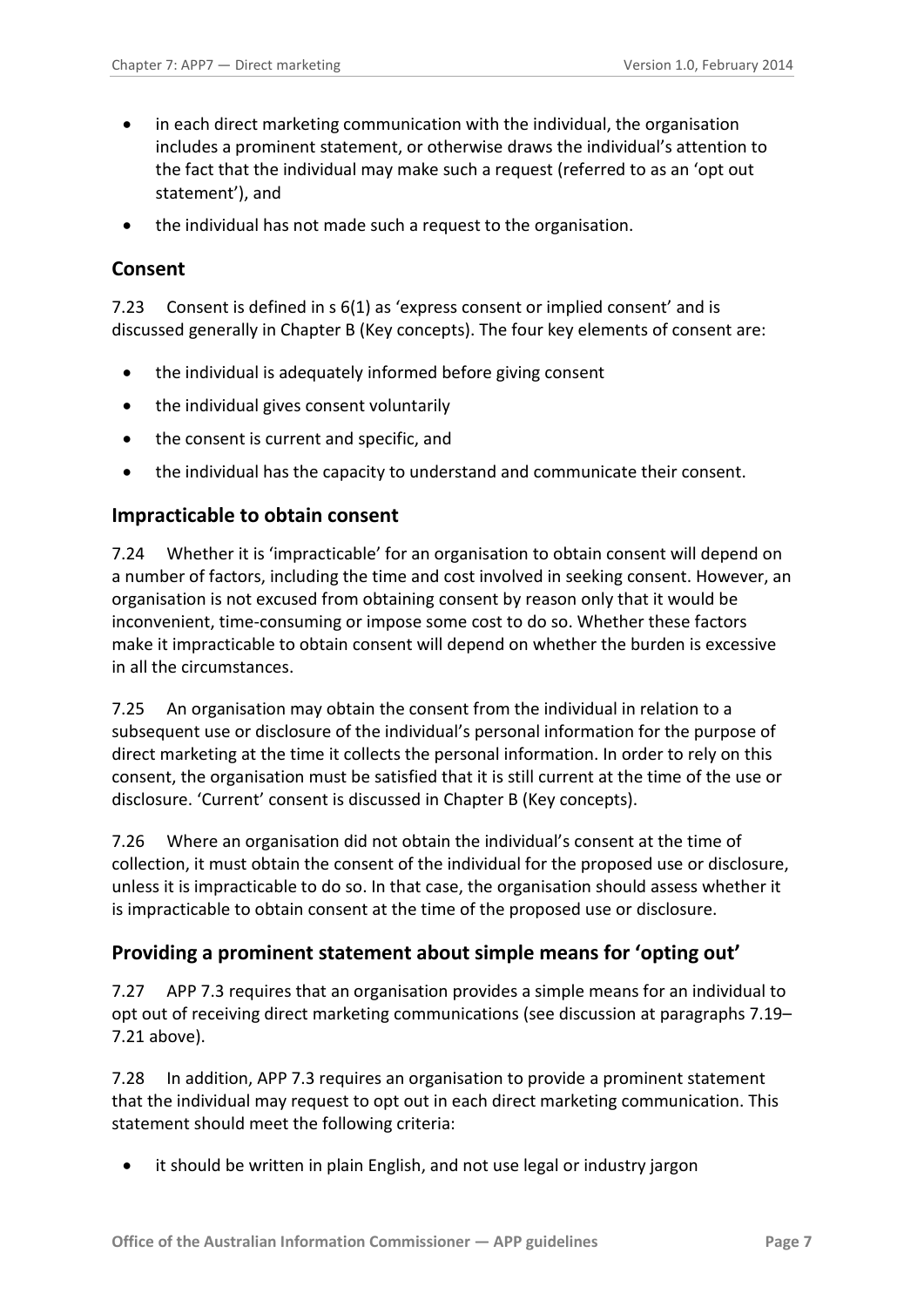- it should be positioned prominently, and not hidden amongst other text. Headings may be necessary to draw attention to the statement, and
- it should be published in a font size and type which is easy to read, for example, in at least the same font size as the main body of text in the communication.

7.29 The following are given as examples of ways that an organisation may comply with the 'opt out' requirements of APP 7.3:

- clearly indicating in each direct marketing email that the individual can opt out of receiving future emails by replying with a single word instruction in the subject line (for example, 'unsubscribe'). Alternatively, ensuring that a link is prominently located in the email, which takes the individual to a subscription control centre
- clearly indicating that the individual can opt out of future direct marketing by replying to a direct marketing text message with a single word instruction (for example, 'STOP')
- telling the recipient of a direct marketing phone call that they can verbally opt out from any future calls
- including instructions about how to opt out from future direct marketing in each mailed communication.

<span id="page-7-1"></span>7.30 In each case, an organisation may use an opt out mechanism that provides the individual with the opportunity to indicate their direct marketing communication preferences, including the extent to which they wish to opt out. However, the organisation should always provide the individual with an option to opt out of all future direct marketing communications as one of these preferences.

# <span id="page-7-0"></span>**Using and disclosing sensitive information for the purpose of direct marketing with the individual's consent**

7.31 APP 7.4 provides that an organisation may use or disclose sensitive information for the purpose of direct marketing if the individual has consented to the use or disclosure for that purpose.

7.32 The requirement to obtain consent applies even if the individual and the organisation have a pre-existing relationship.<sup>[7](#page-4-1)</sup> If consent is not obtained, the organisation cannot rely on this exception, even if obtaining consent is impracticable or impossible in the circumstances.

7.33 Consent is discussed in paragraph [7.23](#page-6-3) below, and generally in Chapter B (Key concepts). 'Sensitive information' is defined in s 6(1) and discussed in Chapter B (Key concepts).

<span id="page-7-2"></span><sup>&</sup>lt;u>.</u>  $^7$  Explanatory Memorandum, Privacy Amendment (Enhancing Privacy Protection) Bill 2012, p 82.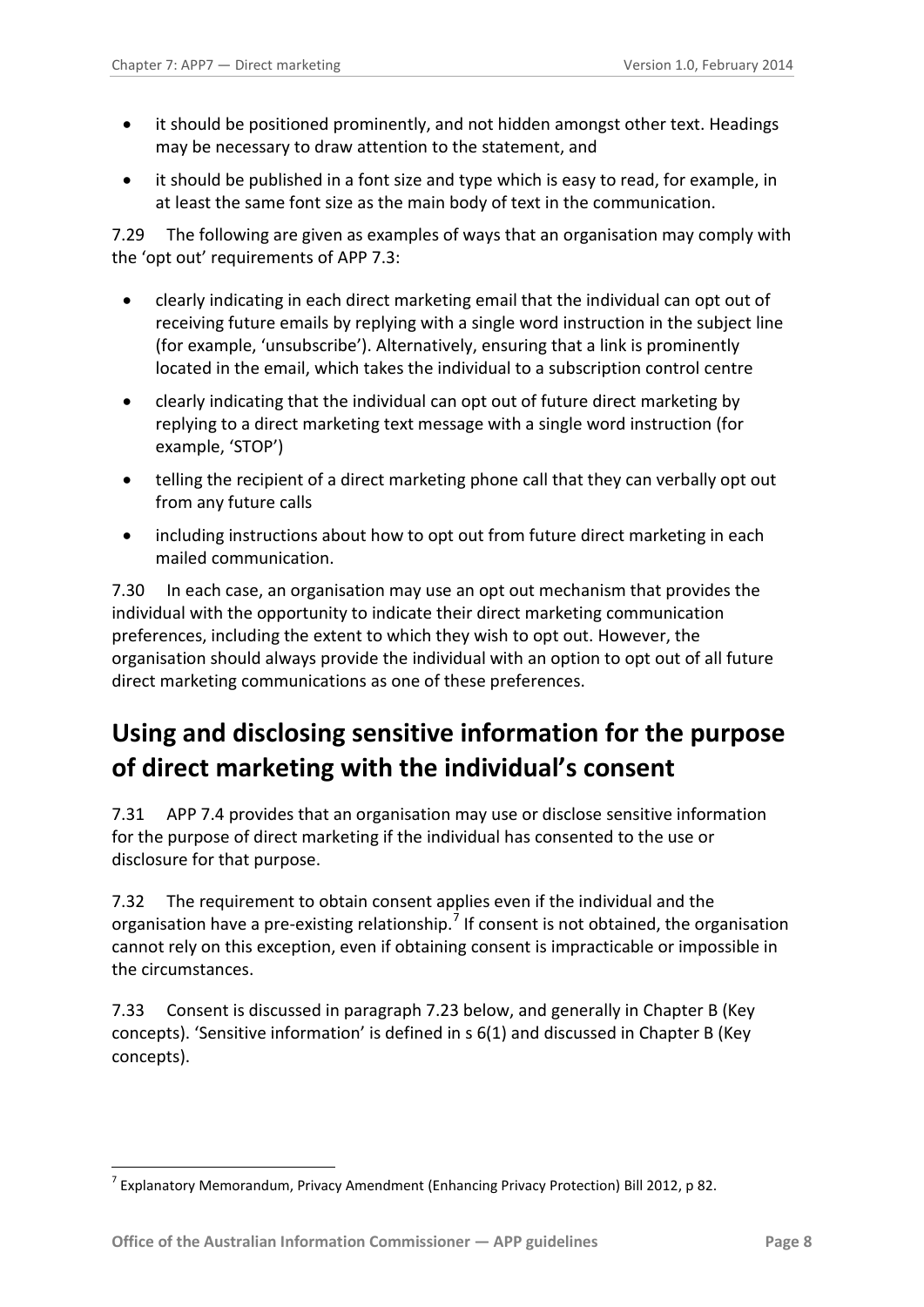# <span id="page-8-0"></span>**Using and disclosing personal information for the purpose of direct marketing by contracted service providers**

7.34 APP 7.5 provides that an organisation that is a contracted service provider for a Commonwealth contract may use or disclose personal information for the purpose of direct marketing if:

- it collects the information for the purpose of meeting (directly or indirectly) an obligation under the contract, and
- the use or disclosure is necessary to meet (directly or indirectly) such an obligation.

7.35 The terms 'contracted service provider' and 'Commonwealth contract' are defined in s 6(1) and discussed in Chapter A (Introductory matters).

# <span id="page-8-1"></span>**Requests by an individual to stop direct marketing communications**

7.36 If an organisation uses or discloses personal information about an individual for the purpose of direct marketing, the individual may request not to receive direct marketing communications from that organisation (APP 7.6(c)).

7.37 The organisation must not charge the individual for making or giving effect to the request (APP 7.7). It must also stop sending the direct marketing communications within a reasonable period after the request is made (APP 7.7(a)). A 'reasonable period' would generally be no more than 30 days. However, an organisation could give effect to an optout request in a shorter timeframe, particularly where digital communication channels are being utilised.

<span id="page-8-3"></span>7.38 When the first organisation engages a second organisation to carry out, or assist in carrying out direct marketing on its behalf, it should ensure that the contractual arrangements with the second organisation reflect the first organisation's obligations under APP 7. Where the second organisation is an APP entity, it must also comply with the APPs when handling personal information (see also paragraph [7.44](#page-9-3) below).

<span id="page-8-4"></span>7.39 In particular, where an individual makes a request to the second organisation to stop the direct marketing under APP 7.6, the contractual arrangements between the two organisations could require the second organisation to give effect to or pass on the opt out request to the first organisation.

# <span id="page-8-2"></span>**Requests by an individual to stop facilitating direct marketing**

7.40 An individual may request an organisation not to use or disclose personal information about the individual for the purpose of facilitating direct marketing by a second organisation (APP 7.6(d)).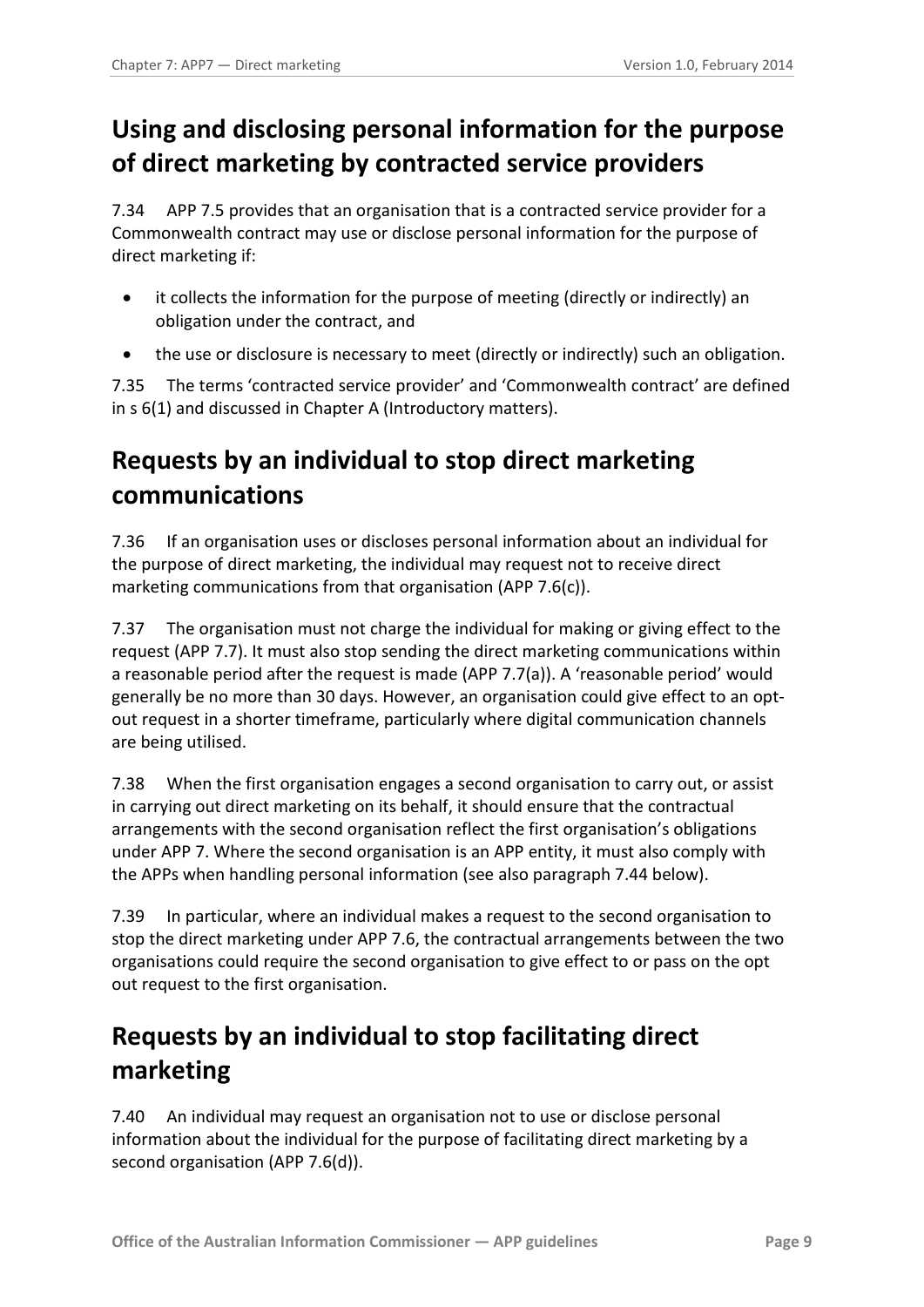7.41 The organisation must not charge the individual for making or giving effect to the request (APP 7.7). It must also stop using or disclosing the personal information for the purpose of facilitating direct marketing by a second organisation within a reasonable period after the request is made (APP 7.7(a)). A 'reasonable period' would be no more than 30 days. However, an organisation could give effect to an opt-out request in a shorter timeframe, particularly when digital communication channels are being utilised.

7.42 Where the second organisation is an APP entity, an individual can also make a separate request to not receive direct marketing communications from that organisation  $(APP 7.6(c)).$ 

#### <span id="page-9-0"></span>**When does an organisation 'facilitate' direct marketing?**

7.43 An organisation (the first organisation) facilitates direct marketing where it collects personal information for the purpose of providing that personal information to another organisation (the second organisation), so that the second organisation can undertake direct marketing of its own products or services. [8](#page-7-2) For example, an organisation facilitates direct marketing where it collects personal information and sells that personal information to the second organisation which uses or discloses the personal information to send out marketing material.

7.44 An organisation does not facilitate direct marketing where it engages a second organisation to carry out, or assist in carrying out, direct marketing on its own behalf. In these circumstances, the second organisation will usually be a contractor, or an agent of the first organisation (see paragraphs [7.38](#page-8-3)[–7.39](#page-8-4) above). The following are given as examples of where an organisation 'carries out' direct marketing through a contractor, rather than facilitates direct marketing by a second organisation:

- <span id="page-9-3"></span>• an organisation engages a mailing house to mail out its direct marketing communications
- an organisation engages a second organisation to conduct door-to-door marketing or telemarketing on its behalf.

# <span id="page-9-1"></span>**Requests by an individual to identify the source of the personal information**

7.45 An individual may ask an organisation to identify the source of the personal information that it uses or discloses for the purpose of direct marketing, or for the purpose of facilitating direct marketing by other organisations (APP 7.6(e)).

7.46 The organisation must then notify the individual of its source, unless this is impracticable or unreasonable (APP 7.7(b)). It is the responsibility of the organisation to be able to justify that it is impracticable or unreasonable to provide this notification. Relevant considerations may include:

<span id="page-9-2"></span><sup>&</sup>lt;u>.</u> <sup>8</sup> Explanatory Memorandum, Privacy Amendment (Enhancing Privacy Protection) Bill 2012, p 82.